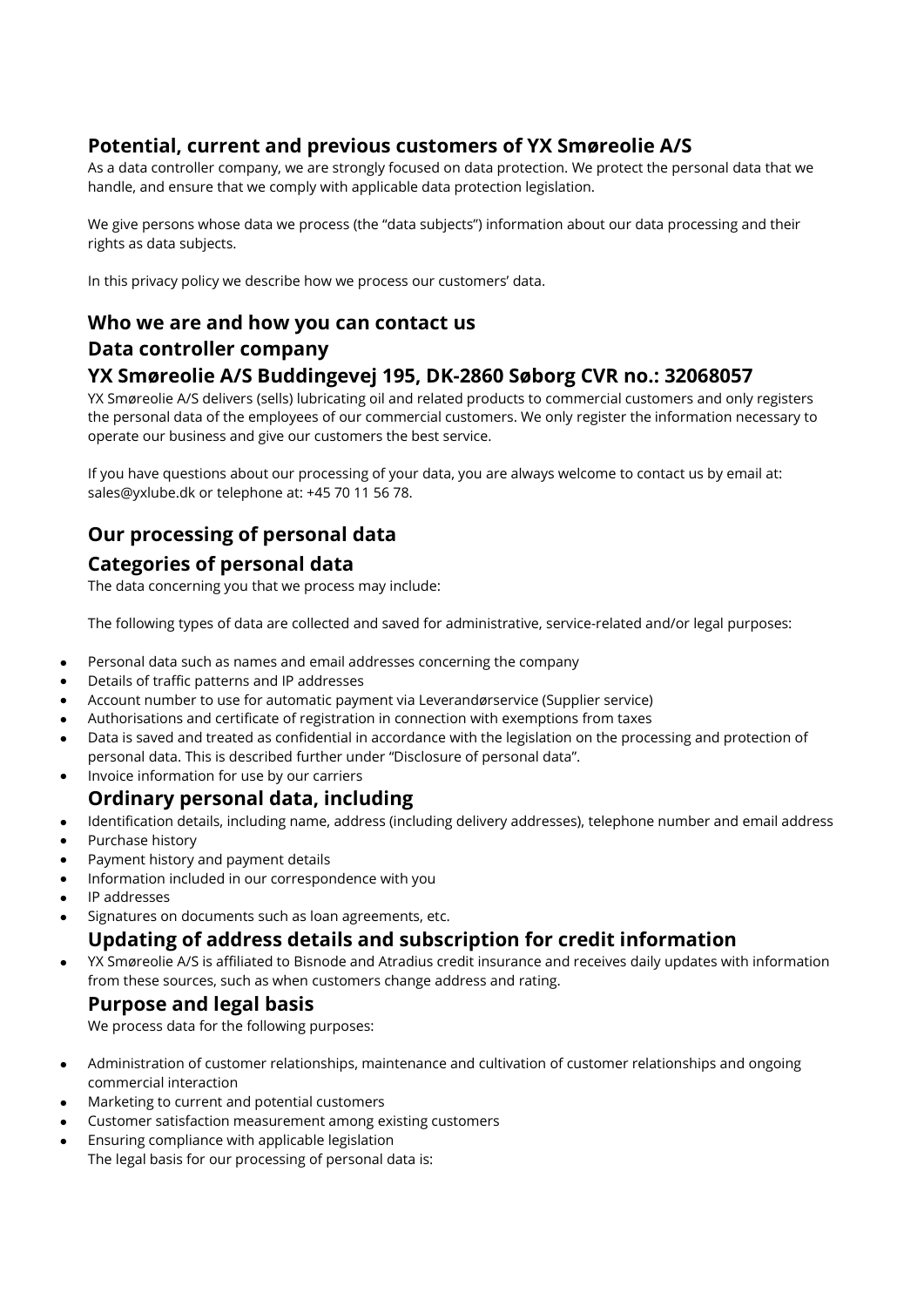- On processing personal data in conjunction with fulfilment of your orders and purchases, including delivery, credit extension and payment, the legal basis for our registration of the data is Section 6(1) of the Danish Data Protection Act, cf. Article 6, paragraph 1 (b) of the General Data Protection Regulation, concerning processing that is necessary in order to enter into a contract and for the performance of the contract.
- When we register information that is required in accordance with the Danish Bookkeeping Act, or as an element of the reporting obligation to the tax authorities, the legal basis is Section 6(1) of the Data Protection Act, cf. Article 6, paragraph 1 (c) of the General Data Protection Regulation, concerning the processing that is necessary for compliance with a legal obligation to which the data controller is subject.
- The legal basis for our collection and registration of the other personal data is Section 6(1) of the Data Protection Act, cf. Article 6, paragraph 1 (f) of the General Data Protection Regulation, concerning the processing that is necessary for the purposes of legitimate interests, except where such interests are overridden by the interests of the data subject. The legitimate interest which is the basis for processing is the consideration of promoting YX Smøreolie A/S' business and offering customers the best service and good offers.
- Information about you may be disclosed with due observation of the processing rules in data protection legislation and other Danish legislation. In each individual case, we will assess whether the disclosure requires your explicit consent, or whether disclosure can take place on another legal basis.
- Statistics. The legal basis for data processing solely for statistical and scientific purposes is Section 6(1) of the Data Protection Act, cf. Article 6, paragraph 1 (e) of the General Data Protection Regulation, concerning the processing that is necessary for the performance of a task carried out in the public interest. Only information that is necessary for the investigation is used, and the information may not be used for other than solely statistical purposes.

### **Categories of recipients**

We transfer or disclose personal data to one or several of the following categories of recipients:

- Banks in connection with the administration of payments for benefits and services
- Transport companies for the delivery of orders and follow-up on this
- Attorneys, collection and credit information agencies on the breach of agreements and data retrieval from credit information agencies
- Credit insurance companies for customers
- Betalingsservice (Payment service) and Leverandørservice (Supplier service) in conjunction with automatic payments
- Tax authorities and other authorities in conjunction with statutory reports
- Our data processors on the basis of data processing agreements
- The probate court and administrators in connection with legal claims

#### **Erasure**

We erase information about you when it is no longer necessary.

YX Smøreolie A/S generally adheres to the retention period under the Bookkeeping Act. To ensure correct handling of recurring customer relationships, potential complaints and guarantee obligations, and in order to fulfil our obligations, we have assessed that it is necessary to retain the information for up to five years, plus the current financial year, from the end of the business relationship.

### **Your rights**

In accordance with legislation, you have a number of rights with regard to our processing of information concerning you.

You can contact us in order to exercise your personal data rights. You can find our contact details at the start of this policy.

When you have requested access to information concerning you, and to have this information rectified or erased, or if you have exercised your right to object to our data processing, we will investigate whether it is possible to fulfil your request. We respond to your enquiry as quickly as possible and no later than one month after receipt of your enquiry.